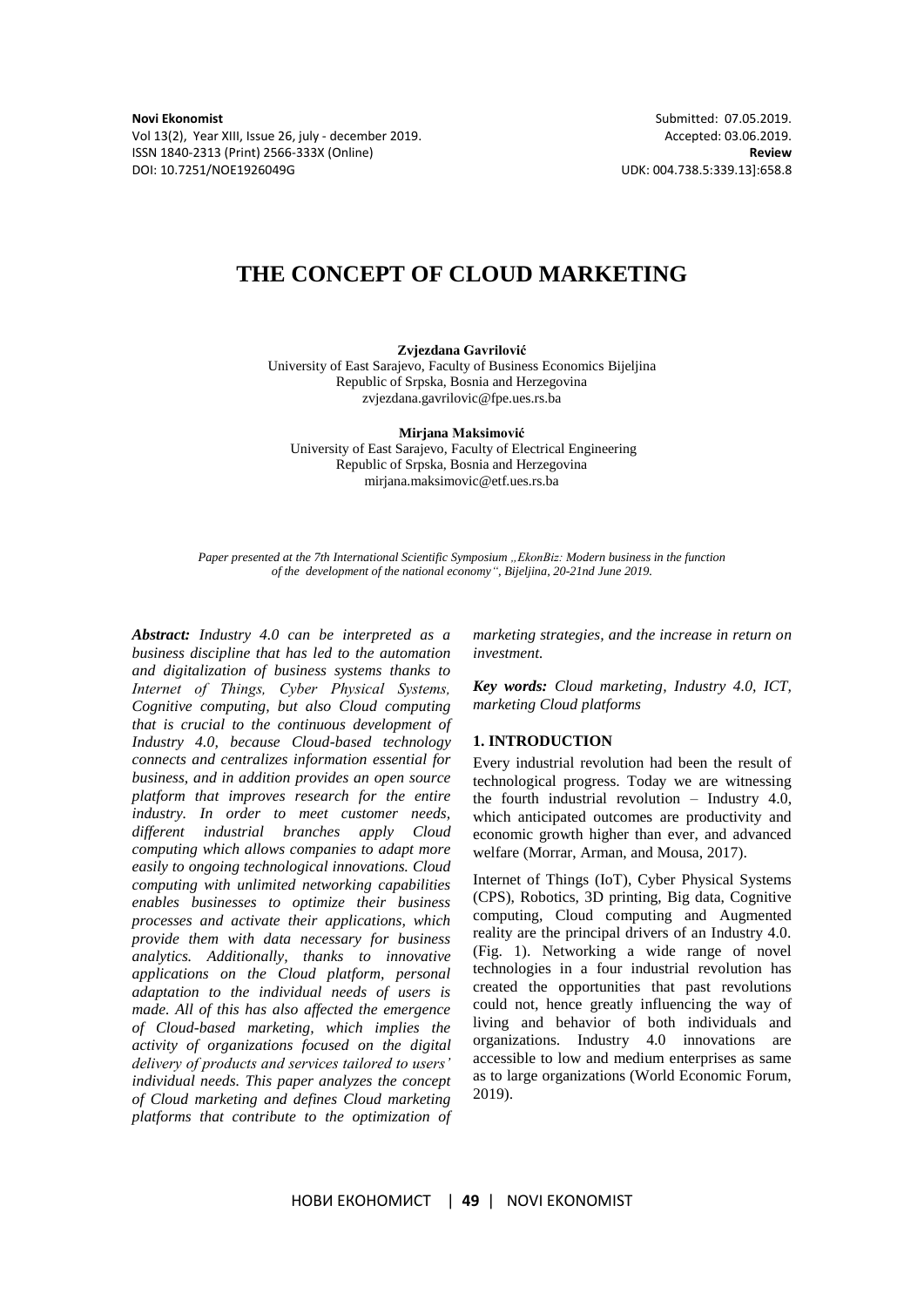

**Figure 1.** The fourth industrial revolution – Industry 4.0

*Source: PwC (2016)*

In the marketing domain, the early and full adoption of technology will result in connected, transparent, optimized, proactive, and agile marketing campaigns. Industry 4.0 allows marketers to communicate with each consumer, get information about consumer habits, preferences, needs, and desires, and create consumer-tailored campaigns. In other words, modern marketing approaches are established on data collected through various means from different sources. The escalating number of IoT devices produces data described with 5 V's: volume, velocity, variety, value, and veracity. The collection, processing, and analyzing IoT-produced data, and making the right decisions are the main challenges for marketers. Cloud computing plays a key role in dealing with the escalating volume of fast-generated heterogenous IoT data and knowledge extraction. Cloud computing provides the means through which everything can be delivered as a service in any time at any place (Software as a Service (SaaS), Platform as a Service (PaaS), Infrastructure as a Service (IaaS)). The symbiosis of Cloud computing and marketing has created a Cloud marketing - a new term that describes the business's marketing efforts implemented via search engines, blogs, digital ads, and e-mail. Cloud marketing with the help of Industry 4.0 becomes timely and personalized marketing approach. Development and delivery of personalized marketing messages increase the satisfaction of consumers, sales and profits.

Having in mind that key technological developments in Industry 4.0 lead to fully connected, intelligent and innovation-based economy it is clear that the adoption of the Industry 4.0 becomes essential in order to stay competitive in a globalized environment (Nagy, Oláh, Erdei, Máté, and Popp, 2018). Cloud computing plays a key role in the delivery of immense changes in industries, markets, and business processes. Therefore, this paper tries to help in understanding the symbiotic relationship between Cloud computing and marketing domain, and their contributions in creating new marketing dimension, known as Cloud marketing.

### **2. CLOUD COMPUTING - BASICS**

There is no doubt that the widespread adoption of Industry 4.0, will increase productivity and bring numerous socioeconomic benefits (Morrar et al., 2017; World Economic Forum, 2019). One of the technologies that is a key driver of the fourth industrial revolution is Cloud computing. Cloud computing means the delivery of software, infrastructure and storage services over the Internet (Watts, 2016; Harris, n.d.; ICT Qatar, n.d.):

 Software as a Service (SaaS) – software distribution model in which service provider hosts the software and end-user can use it over the Internet, without the need to install the software.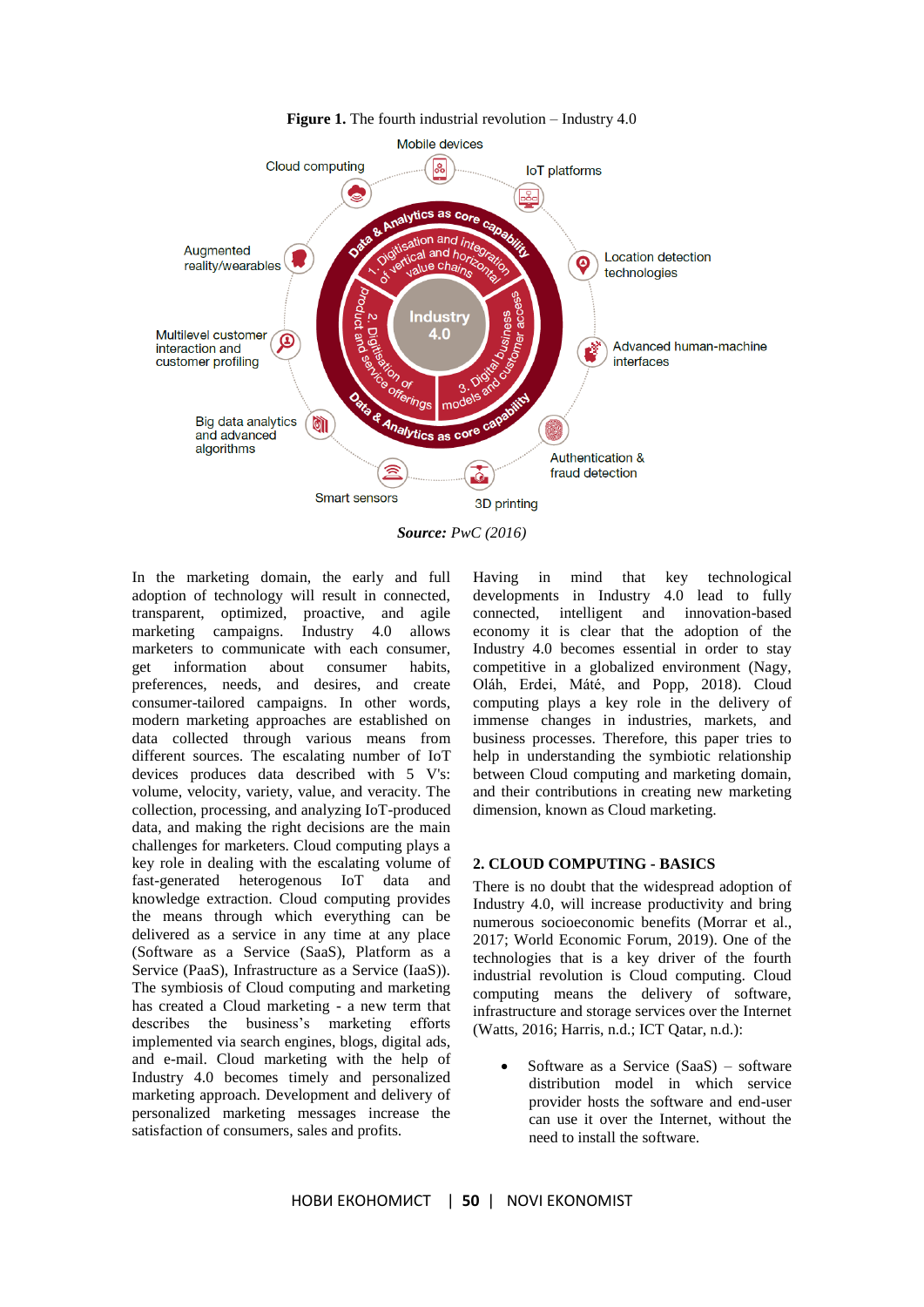- Platform as a Service (PaaS) delivery of a platform for software creation to the end-user over the Internet.
- Infrastructure as a Service (IaaS) ondemand and as-needed renting a highly scalable and automated compute resources.

Whether there is a need for Cloud-based software, a smooth platform for the creation of customized applications, or complete control over entire infrastructure, Cloud computing solutions simplify the manner in which business operates (Watts, 2016). The main benefits Cloud computing brings are: reduced costs, increased storage, flexibility, work from anywhere at whatever time, increased collaboration, security, environmentally friendly, and so on (Fig. 2.) Due to all these benefits, it is evident that migration to the Cloud is the future of the business.

### **Figure 2.** Cloud computing benefits



*Source: Authors*

### **3. CLOUD MARKETING**

The main benefits Cloud computing brings are easier access to a variety of data, powerful data analysis, predictive actions, and intelligent decision making. Increased usage of the Internetconnected devices and currently available technologies have enabled companies easier collection of data about current and potential

customers and easier ways to reach them. In other words, marketing in the Cloud changes the company's way of collection, storage, and utilization of a variety of data and interaction with the customers (Figone, n.d.). Cloud marketing is customary marketing combined with SaaS, and includes data services, automation, targeting, and content (Pat Research, n.d.). With the help of Cloud-based digital marketing platforms, marketers can track their campaigns and efforts in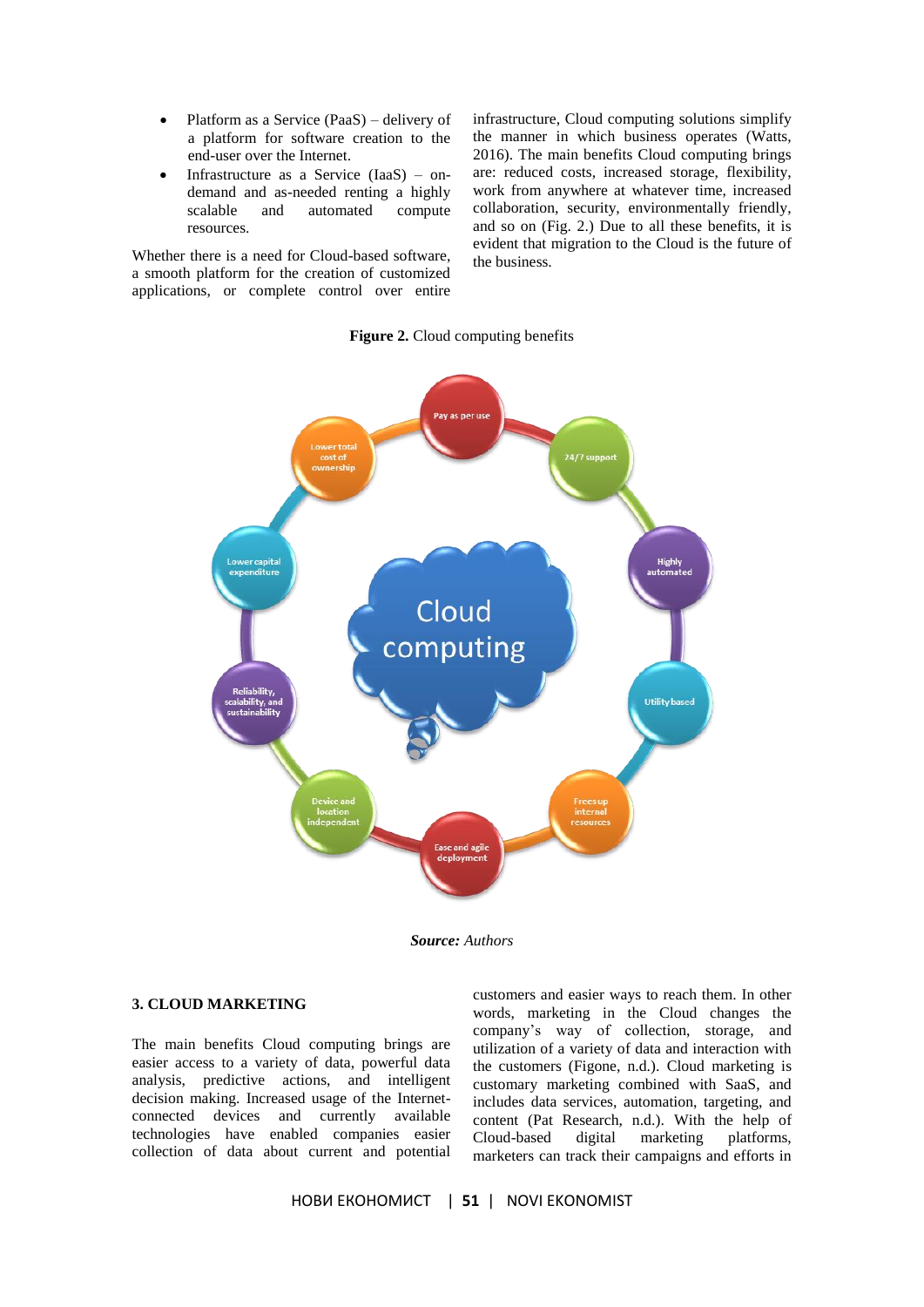real-time and approach to customers via digital channels (web, mobile, e-mail, social media) (Fig. 3). Using Cloud tools and data about consumer's habits, need, and preferences, marketers can optimize marketing strategies through the development of personalized and targeted marketing messages. In this way, marketing and sale of products and services are completely changed, while consumer engagement and satisfaction increases (Figone, n.d.).



**Figure 3.** Cloud marketing

*Source: (RSystems, n.d.).*

Benefits of Cloud marketing (Fig. 3) are (Marketing Schools, n.d.; Lad, 2016):

- Reduced marketing costs With digital formats and channels, printing costs, advertising time costs, and companycustomer communication costs are significantly decreased.
- Less wasted marketing materials When a marketing campaign is over, it is easily erased from the Internet.
- Ease of implementation Cloud marketing programming in a SaaS model requires only an Internet connection.
- Increased customization Web-based interactive mediums enable more relevant, focused and effective advertising.
- Increased mobility and efficiency Placing marketing resources in the Cloud enable access anytime and anywhere.

Cloud marketing automates timeconsuming tasks.

Adobe Marketing Cloud, Salesforce Marketing Cloud, Oracle Marketing Cloud, Nielsen Marketing Cloud, IBM Interactive Marketing Solution, HP Marketing Optimization, FICO Analytic Cloud, Hubspot, Message Cloud, AgilOne Predictive Marketing Cloud, Marketo Engagement Marketing Platform, and Teradata Marketing are some of the top Cloud marketing platforms (Pat Research, n.d.).

Three best Cloud marketing platforms are:

 Adobe Marketing Cloud - is an all-in-one marketing solution that includes: Adobe Analytics, Adobe Audience Manager, Adobe Campaign, Adobe Experience Manager, Adobe Media Optimizer, Adobe Primetime, Adobe Social and Adobe Target (Fig. 4). The key features of Adobe Marketing Cloud are: marketing

НОВИ ЕКОНОМИСТ | **52** | NOVI EKONOMIST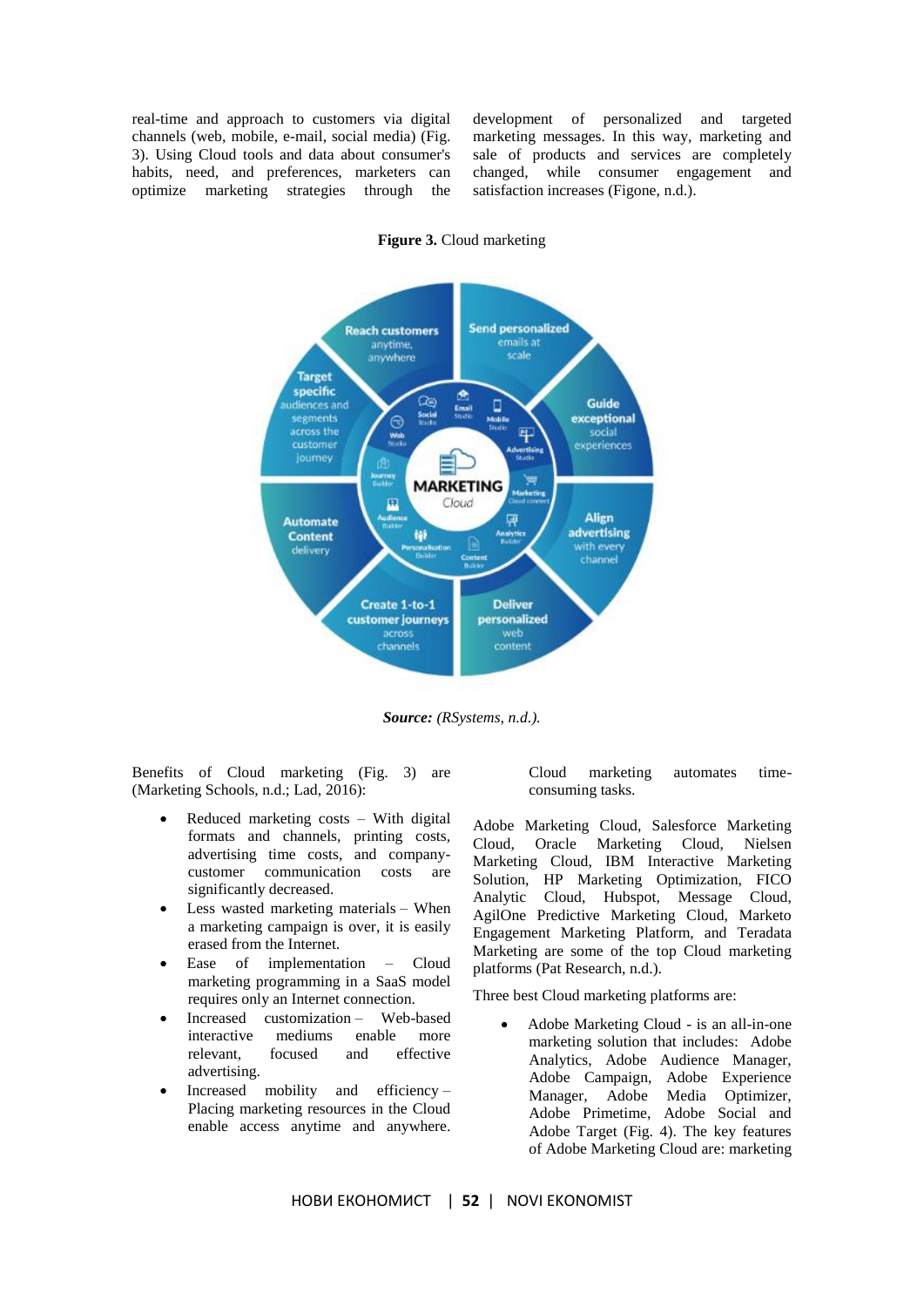automation, A/B testing, real-time digital analytics, and social insights. Hence, Adobe Marketing Cloud platform enables enterprises and small to large-sized firms better understanding of customers,

management, orchestration, personalization and optimization of crosschannel campaigns (Better Buys Staff, 2018).

# **Figure 4.** Adobe Marketing Cloud



*Source: (Singh, 2017)*

 Salesforce Marketing Cloud – provides companies different functionalities such as journey builder, contact management tools, content management tools, analytics builder and various channels like e-mail and mobile. In other words, this Cloud marketing platform enables marketers to deliver the right offer to the right customers at the right time via the right channel (through any device on any channel from the web, email, mobile, social networks, and ads). The Salesforce

Marketing Cloud is built on Salesforce infrastructure and on Fuel platform, and consists of various platforms: Customer Data platform (for storing customer's data), a Predictive Intelligence platform (for building predictive models of 1-to-1 customer's journey), Marketing Automation, Content and Messaging platform, Analytics, and Marketing Operations (Fig. 5) (ABSI, n.d.; Edureka, 2019).

### **Figure 5.** Salesforce Marketing Cloud



*Source: (Edureka, 2019)*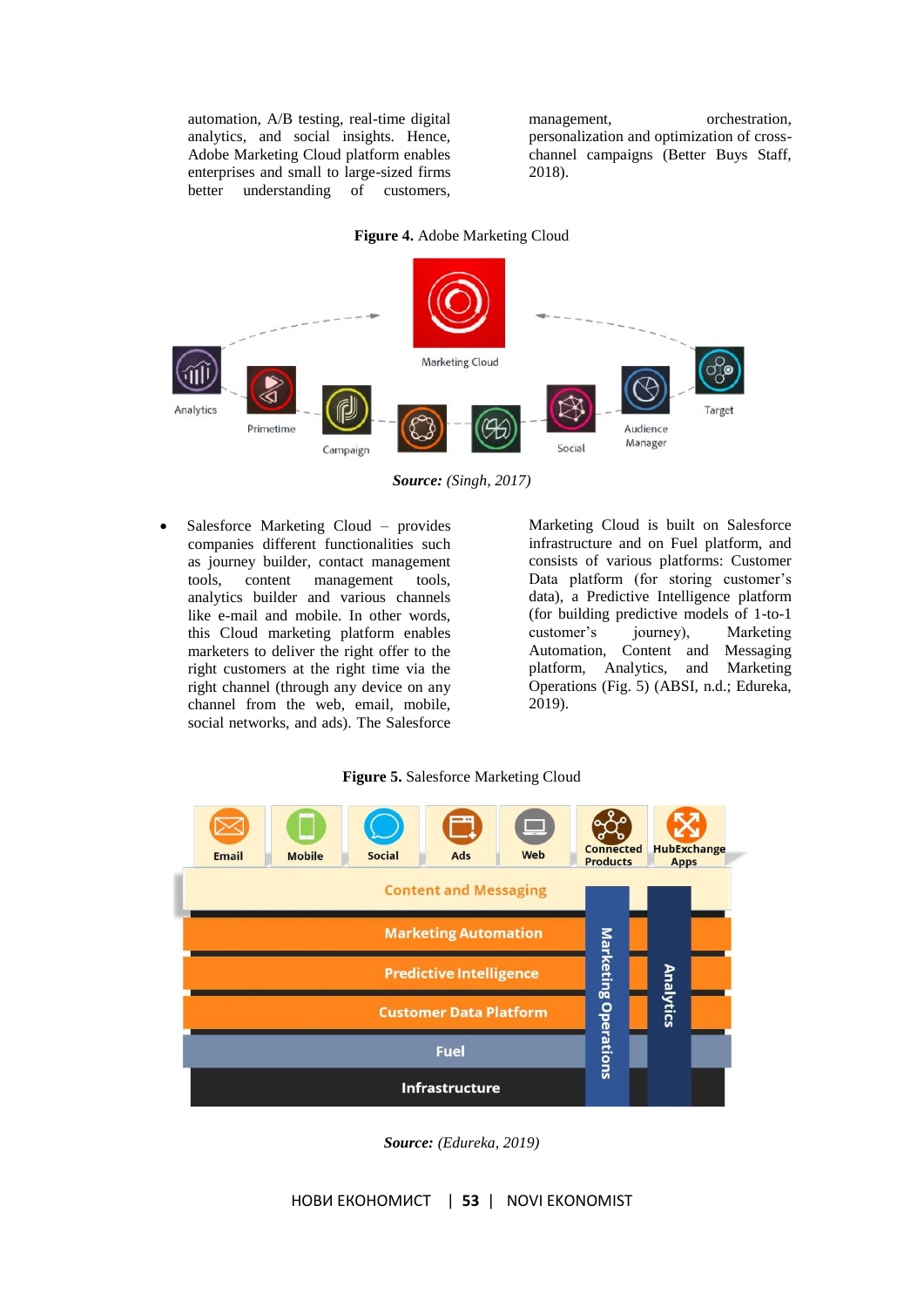Oracle Marketing Cloud – enables the delivery of the personalized, relevant, and timely customer experiences via every channel and at any time and in any place. Hence, this Cloud marketing platform enables significant influence on customers, making a strong relationship and customer loyalty. Oracle Marketing Cloud combines Oracle BlueKai (data management and actionable insights), Oracle Content Marketing, Oracle Eloqua (marketing automation and personalized campaigns) and Oracle Responsys (crosschannel customer experiences) with Oracle Social Cloud (Fig. 6). (Pat Research, n.d.; Oracle, n.d., Cox, 2016).



*Source: (Cox, 2016)*

In the era of advanced technologies, it is inevitable for businesses to move towards Cloud marketing platforms and tools. With Cloud marketing, companies better understand the customers' needs, create targeted and personalized marketing campaigns and reach customers across any device and any channel at any time. With higher customer engagement, satisfaction, and loyalty, companies boost their Return on Investment (ROI).

### **CONCLUSION**

One of the key drivers of the development of Industry 4.0 is computing in the Cloud which advantages consist of simplicity, reachability, flexibility, scalability, network security, and reduced costs. As such, Cloud-enabled technologies enable the centralization and union of business-important data and enterprises' adaption to technology-driven changes. In other words, Cloud platforms enable optimization of business processes through the storing of data, networking, analysis and running own applications. Cloud technologies have also influenced marketing, and therefore Cloud marketing has emerged, which is defined as a set of marketing efforts implemented through online channels. More precisely, Cloud marketing is suitable for all industries, allows the companies to connect with certified clients via

online tools, and it can be used alone or in combination with traditional forms of communication. With the technology progress, there is no doubt that the growth and importance of Cloud marketing will be greater. Coordination of marketing activities in the Cloud is simplified thanks to Cloud marketing platforms. These platforms enable the easier collection of customerrelated data, their analysis and predictive analytics followed with the personalized promotional activities. Knowing more about current and potential customers, companies can make smarter business decisions, that will result in increased profit and satisfied customers. This paper presents three of the most famous Cloud marketing platforms, Adobe Marketing Cloud, Salesforce Marketing Cloud, and Oracle Marketing Cloud, in order to present the scope of the marketing activities they involve.

Increased usage of the Internet, and networking users and Cloud tools imply the digital content dominance in the company's marketing strategies. To achieve success, today's marketers should adopt a Cloud-based marketing concept, as it will be able to increase the loyalty of current customers and attract more customers, increase ROI, simplify marketing activities' optimization and better positioning of their brand in the market.